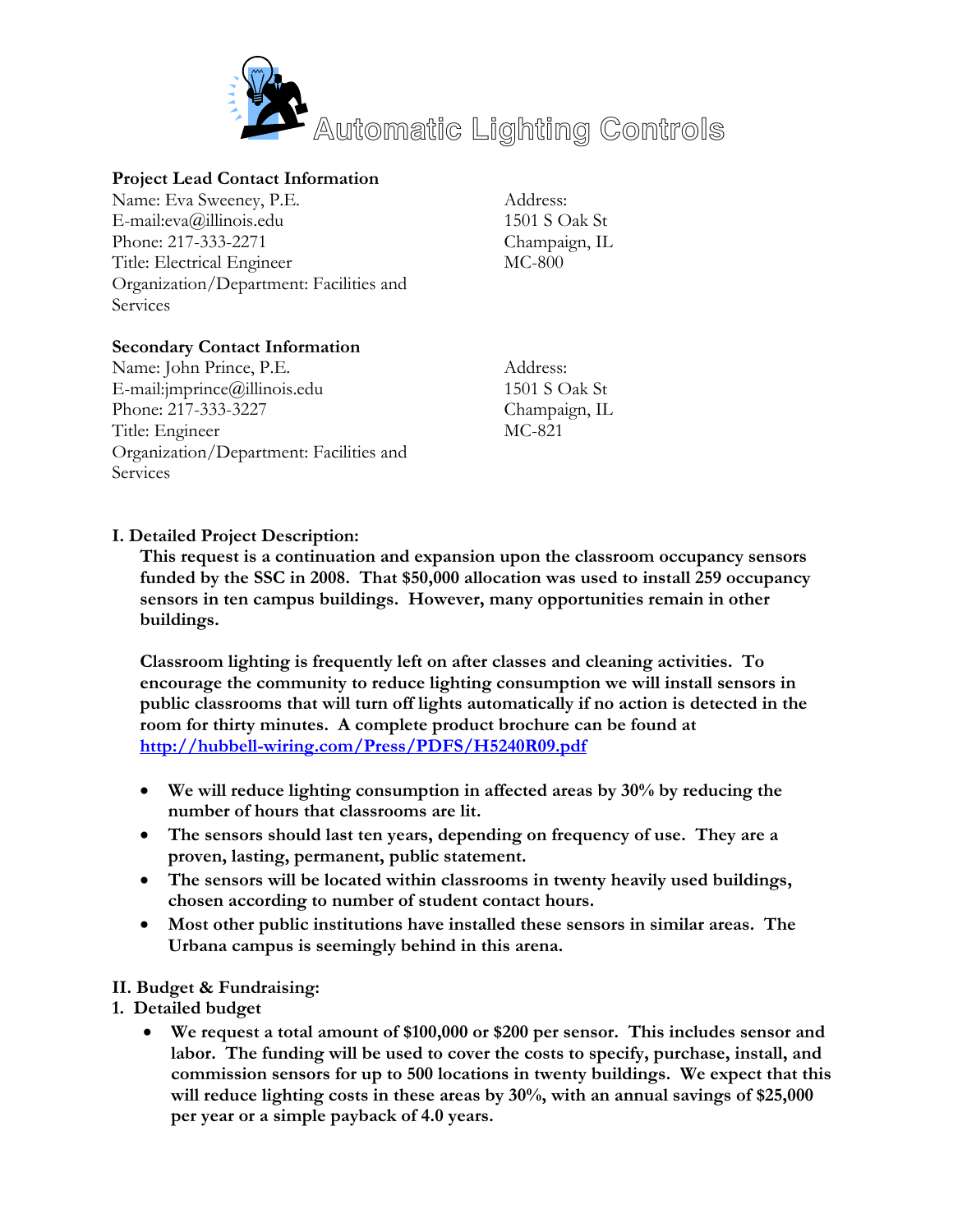- **The sensors have a life expectancy of ten years, with a present value replacement cost of \$75,000, assuming 4.0% inflation and the standard life cycle definition of 50% failure.**
- **This project is easily scalable. As our history with the 2008 project shows, we can stretch our scope to fit the available budget. We further understand that the SSC has many priorities and limited resources. As such, it will not negatively impact the planning or execution if an amount other than the \$100,000 request is awarded. The number of buildings, energy savings, and environmental impact will, of course, vary proportionally.**

### **2. Fundraising**

• **DCEO grant reimbursement will be sought for each sensor installed, based upon their standard tables. DCEO's incentive is \$0.11 per connected watt, which should earn approximately \$28,000 in rebates.**

#### **III. Timeline**

• **Since we would prefer to complete this work during the summer of 2010 to minimize the impact on class schedules, funding should be in place by January 30, 2010. The work must be completed by May 1, 2011.** 

**IV. Energy, Environmental, Social and Economic Impact** 

• **Energy and cost savings.** 

**The project should save \$25000 the first year or \$345,000 over its ten year life based on an inflation rate of 4.0%. The sensor life is about the same as other components and should be replaced at the same time. This project should save 357,500 kWH/yr.** 

• **Social Impact** 

**Lighting controls send a strong message to the community that the campus is serious about saving energy through lighting reduction. Community members should turn their lights out more frequently in their offices and other private areas where the sensors are not installed.** 

• **Economic Impact** 

**The cost savings from this project could be applied to generate more savings elsewhere. In particular, DCEO grant rebates will be used to fund future energy efficiency programs such as additional occupancy sensors.**

- **V. Outreach and Education** 
	- **These sensors will be installed in some of the most highly visible classrooms on campus with a diversified population. The rooms combine for almost 225,000 student hours per year and will be seen by over 50% of the freshman and sophomore classes.**
	- **The sensors will be installed with a plaque, mentioning the Student Sustainability Committee, which tells of the impact of reducing lighting usage.**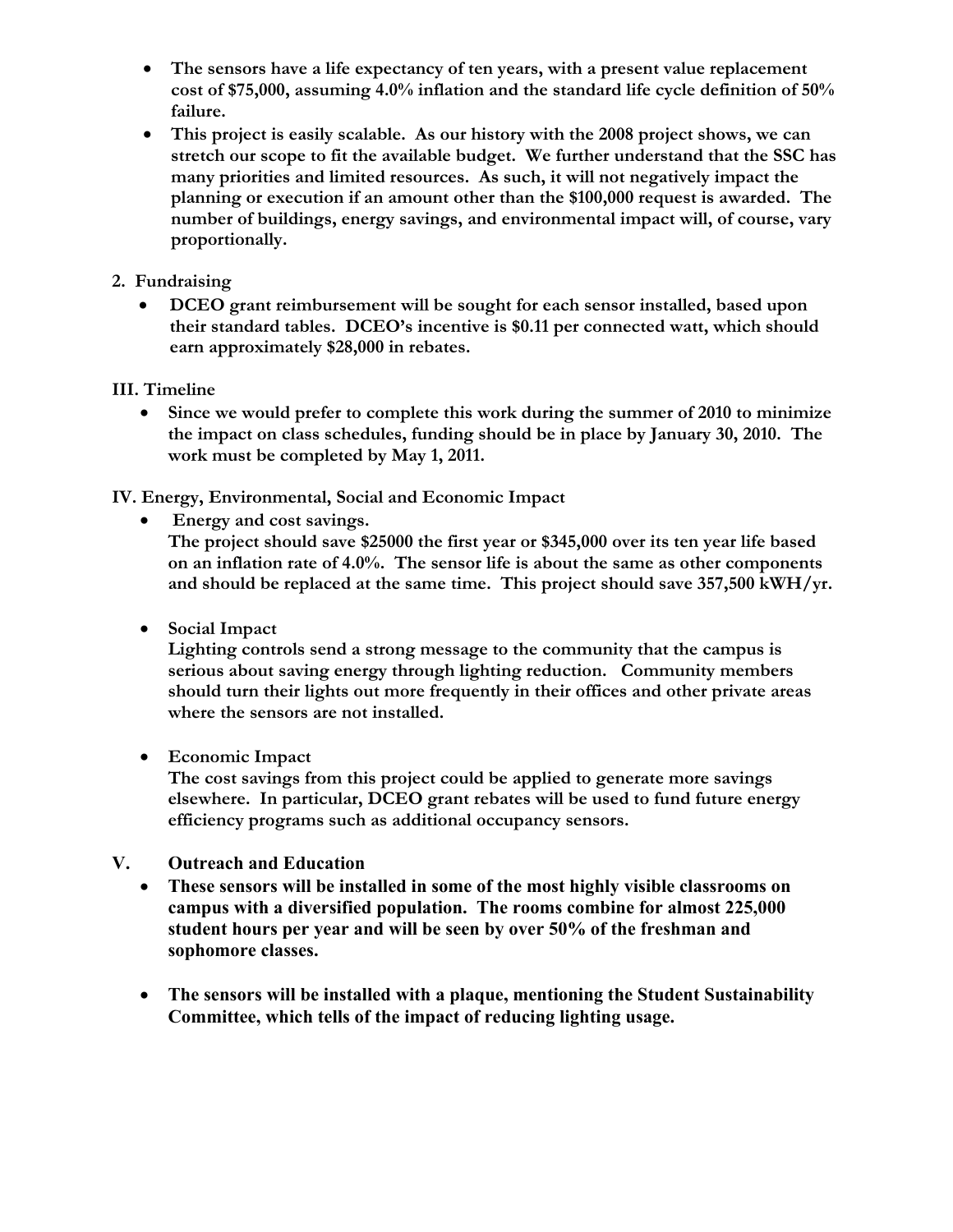

**Typical Wall Switch to be replaced by** 



**Automatic Occupancy Sensor**